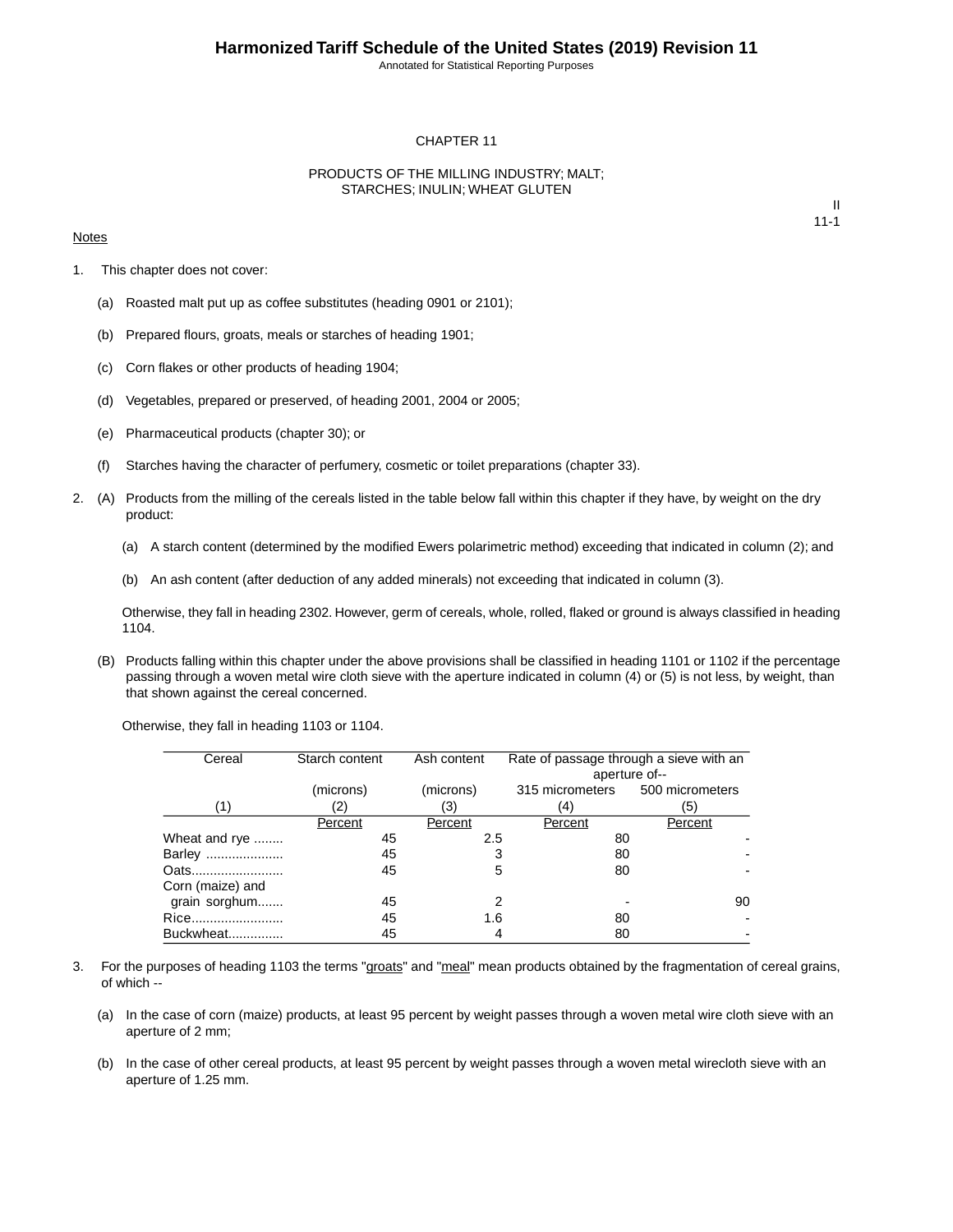Annotated for Statistical Reporting Purposes

Additional U.S. Note II 11-2

1. Notwithstanding the rates of duty set forth in this subchapter, mixtures of the products classifiable in headings 1101, 1102, 1103 or 1104 (except mixtures classifiable in subheading 1102.90.30) are dutiable as follows:

> column 1 (general)- 12.8%<br>column 1 (special)- Free (A column 2-

Free (AU,CA,CL, E,IL,MX,P,SG)<br>20%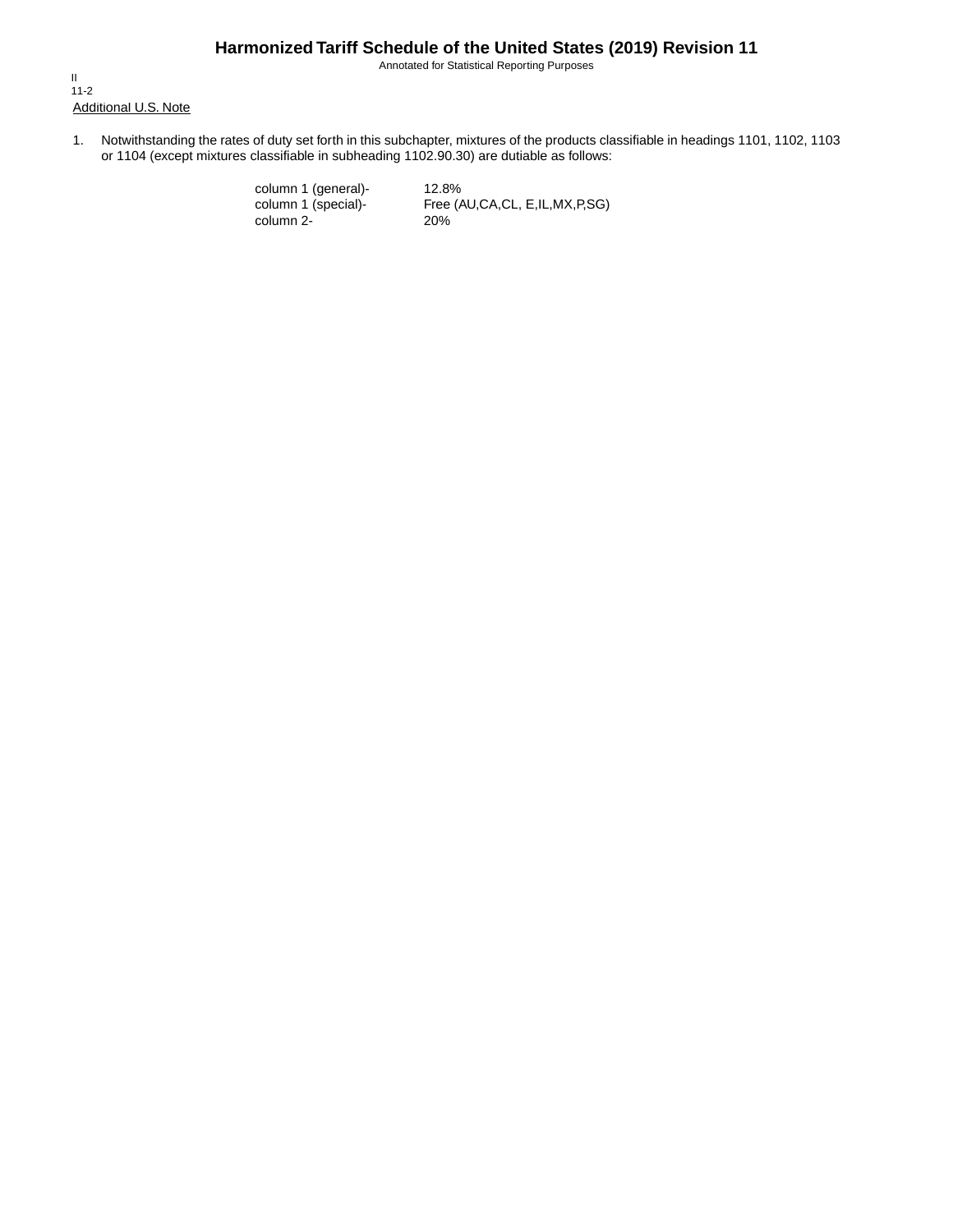Annotated for Statistical Reporting Purposes

| Heading/      | Stat. |                                              | Unit     |                          | <b>Rates of Duty</b>              |                   |
|---------------|-------|----------------------------------------------|----------|--------------------------|-----------------------------------|-------------------|
| Subheading    | Suf-  | Article Description                          | of       |                          | 1                                 | $\overline{2}$    |
|               | fix   |                                              | Quantity | General                  | Special                           |                   |
| 1101.00.00    |       |                                              |          | $0.7$ ¢/kg $\frac{1}{2}$ | Free (A+, AU, BH,                 | 2.3¢/kg           |
|               |       |                                              |          |                          | CA, CL, CO, D, E,                 |                   |
|               |       |                                              |          |                          | IL, JO, KR, MA,<br>MX, OM, P, PA, |                   |
|               |       |                                              |          |                          | PE, SG)                           |                   |
|               | 10    |                                              |          |                          |                                   |                   |
|               |       |                                              |          |                          |                                   |                   |
|               | 20    |                                              |          |                          |                                   |                   |
|               | 30    |                                              |          |                          |                                   |                   |
|               |       | Other:                                       |          |                          |                                   |                   |
|               | 50    |                                              |          |                          |                                   |                   |
|               | 60    |                                              |          |                          |                                   |                   |
|               |       |                                              |          |                          |                                   |                   |
| 1102          |       | Cereal flours other than of wheat or meslin: |          |                          |                                   |                   |
| 1102.20.00 00 |       |                                              |          |                          | Free (A, AU, BH,                  | $1.1$ ¢/kg        |
|               |       |                                              |          |                          | CA, CL, CO, D, E,                 |                   |
|               |       |                                              |          |                          | IL, JO, KR, MA,<br>MX, OM, P, PA, |                   |
|               |       |                                              |          |                          | PE, SG)                           |                   |
|               |       |                                              |          |                          |                                   |                   |
| 1102.90       |       | Other:                                       |          |                          |                                   |                   |
| 1102.90.20 00 |       |                                              |          |                          |                                   | $1.1 \text{C/kg}$ |
| 1102.90.25 00 |       |                                              |          |                          | Free (A, AU, BH,                  | 1.4¢/kg           |
|               |       |                                              |          |                          | CA, CL, CO, D, E,                 |                   |
|               |       |                                              |          |                          | IL, JO, KR, MA,                   |                   |
|               |       |                                              |          |                          | MX, OM, P, PA,                    |                   |
|               |       |                                              |          |                          | PE, SG)                           |                   |
| 1102.90.27 00 |       |                                              |          |                          | Free (A+, AU, BH,                 | 1¢/kg             |
|               |       |                                              |          |                          | CA, CL, CO, D, E,                 |                   |
|               |       |                                              |          |                          | IL, JO, KR, MA,                   |                   |
|               |       |                                              |          |                          | MX, OM, P, PA,                    |                   |
|               |       |                                              |          |                          | PE, SG)                           |                   |
|               |       | Other:                                       |          |                          |                                   |                   |
| 1102.90.30 00 |       |                                              |          |                          | Free (A*, AU, BH,                 | 20%               |
|               |       |                                              |          |                          | CA, CL, CO, D, E,                 |                   |
|               |       |                                              |          |                          | IL, JO, KR, MA,                   |                   |
|               |       |                                              |          |                          | MX, OM, P, PA,<br>PE, SG)         |                   |
|               |       |                                              |          |                          |                                   |                   |
| 1102.90.60 00 |       |                                              |          |                          | Free (A, AU, BH,                  | 20%               |
|               |       |                                              |          |                          | CA, CL, CO, D, E,                 |                   |
|               |       |                                              |          |                          | IL, JO, KR, MA,                   |                   |
|               |       |                                              |          |                          | MX, OM, P, PA,<br>PE, SG)         |                   |
|               |       |                                              |          |                          |                                   |                   |
|               |       |                                              |          |                          |                                   |                   |
|               |       |                                              |          |                          |                                   |                   |
|               |       |                                              |          |                          |                                   |                   |
|               |       |                                              |          |                          |                                   |                   |
|               |       |                                              |          |                          |                                   |                   |
|               |       |                                              |          |                          |                                   |                   |
|               |       |                                              |          |                          |                                   |                   |
|               |       |                                              |          |                          |                                   |                   |
|               |       |                                              |          |                          |                                   |                   |
|               |       |                                              |          |                          |                                   |                   |
|               |       |                                              |          |                          |                                   |                   |
|               |       |                                              |          |                          |                                   |                   |
|               |       |                                              |          |                          |                                   |                   |
|               |       |                                              |          |                          |                                   |                   |
|               |       |                                              |          |                          |                                   |                   |
|               |       |                                              |          |                          |                                   |                   |
|               |       |                                              |          |                          |                                   |                   |
|               |       |                                              |          |                          |                                   |                   |
|               |       |                                              |          |                          |                                   |                   |
|               |       |                                              |          |                          |                                   |                   |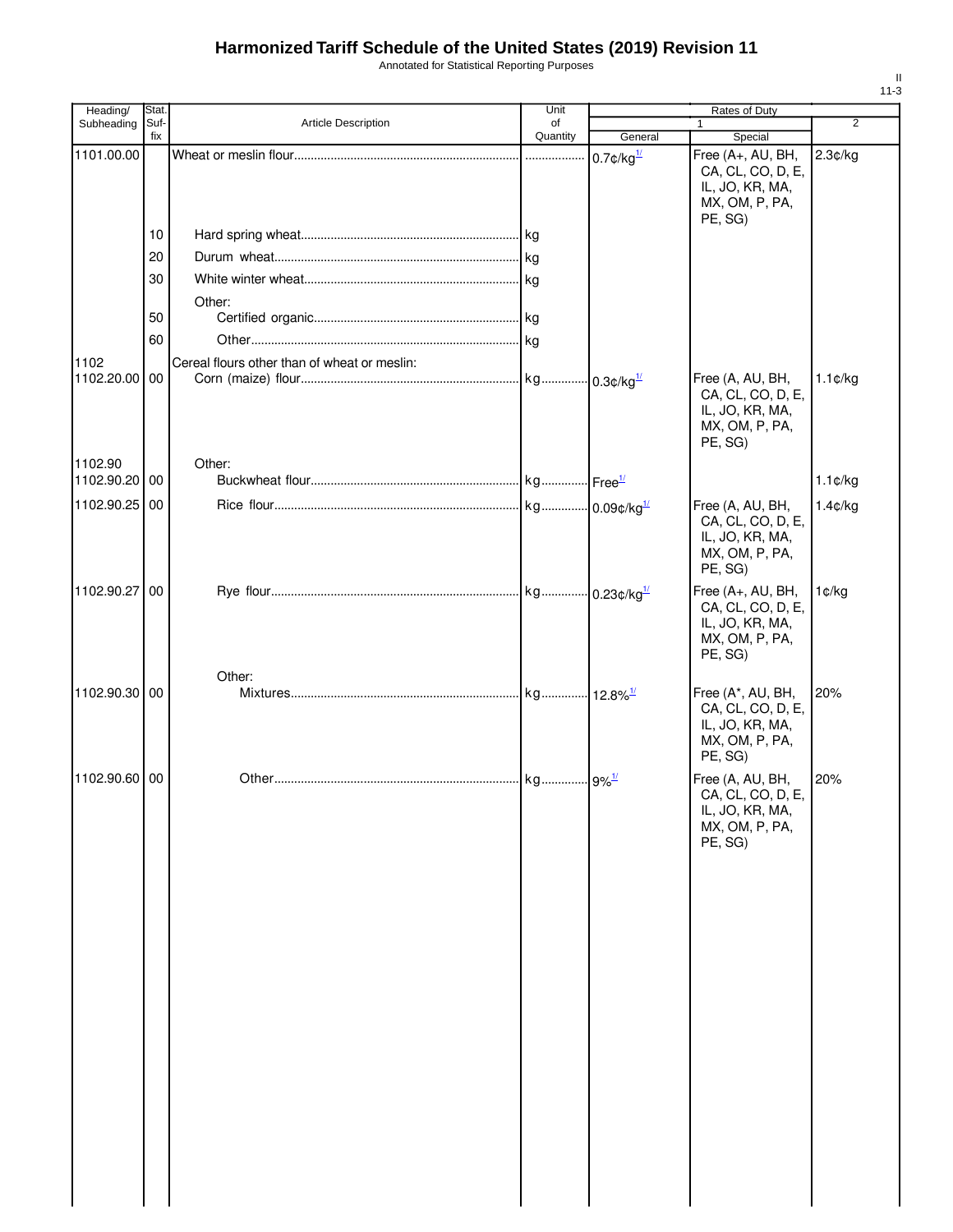Annotated for Statistical Reporting Purposes

| Heading/      | Stat. |                                  | Unit     |                          | Rates of Duty                         |                   |
|---------------|-------|----------------------------------|----------|--------------------------|---------------------------------------|-------------------|
| Subheading    | Suf-  | Article Description              | of       |                          |                                       | $\overline{2}$    |
|               | fix   |                                  | Quantity | General                  | Special                               |                   |
| 1103          |       | Cereal groats, meal and pellets: |          |                          |                                       |                   |
|               |       | Groats and meal:                 |          |                          |                                       |                   |
| 1103.11.00    |       |                                  |          | $0.5$ ¢/kg $\frac{1}{2}$ | Free (A+, AU, BH,                     | 2.3¢/kg           |
|               |       |                                  |          |                          | CA, CL, CO, D, E,<br>IL, JO, KR, MA,  |                   |
|               |       |                                  |          |                          | MX, OM, P, PA,                        |                   |
|               |       |                                  |          |                          | PE, SG)                               |                   |
|               | 20    |                                  |          |                          |                                       |                   |
|               |       |                                  |          |                          |                                       |                   |
|               | 40    |                                  |          |                          |                                       |                   |
| 1103.13.00    |       |                                  |          | $0.3$ ¢/kg $\frac{1}{2}$ | Free (A, AU, BH,<br>CA, CL, CO, D, E, | $1.1 \text{C/kg}$ |
|               |       |                                  |          |                          | IL, JO, KR, MA,                       |                   |
|               |       |                                  |          |                          | MX, OM, P, PA,                        |                   |
|               |       |                                  |          |                          | PE, SG)                               |                   |
|               | 20    |                                  |          |                          |                                       |                   |
|               | 60    |                                  |          |                          |                                       |                   |
| 1103.19       |       | Of other cereals:                |          |                          |                                       |                   |
| 1103.19.12 00 |       |                                  |          |                          | Free (A, AU, BH,                      | 1.8¢/kg           |
|               |       |                                  |          |                          | CA, CL, CO, D, E,                     |                   |
|               |       |                                  |          |                          | IL, JO, KR, MA,                       |                   |
|               |       |                                  |          |                          | MX, OM, P, PA,                        |                   |
|               |       |                                  |          |                          | PE, SG)                               |                   |
| 1103.19.14 00 |       |                                  |          |                          | Free (A, AU, BH,                      | $1.4$ ¢/kg        |
|               |       |                                  |          |                          | CA, CL, CO, D, E,                     |                   |
|               |       |                                  |          |                          | IL, JO, KR, MA,                       |                   |
|               |       |                                  |          |                          | MX, OM, P, PA,                        |                   |
|               |       |                                  |          |                          | PE, SG)                               |                   |
| 1103.19.90 00 |       |                                  |          |                          | Free (A+, AU, BH,                     | 20%               |
|               |       |                                  |          |                          | CA, CL, CO, D, E,                     |                   |
|               |       |                                  |          |                          | IL, JO, KR, MA,                       |                   |
|               |       |                                  |          |                          | MX, OM, P, PA,                        |                   |
|               |       |                                  |          |                          | PE, SG)                               |                   |
| 1103.20.00    |       |                                  |          | Free <sup>1/</sup>       |                                       | 10%               |
|               | 10    |                                  | kg       |                          |                                       |                   |
|               | 90    |                                  |          |                          |                                       |                   |
|               |       |                                  |          |                          |                                       |                   |
|               |       |                                  |          |                          |                                       |                   |
|               |       |                                  |          |                          |                                       |                   |
|               |       |                                  |          |                          |                                       |                   |
|               |       |                                  |          |                          |                                       |                   |
|               |       |                                  |          |                          |                                       |                   |
|               |       |                                  |          |                          |                                       |                   |
|               |       |                                  |          |                          |                                       |                   |
|               |       |                                  |          |                          |                                       |                   |
|               |       |                                  |          |                          |                                       |                   |
|               |       |                                  |          |                          |                                       |                   |
|               |       |                                  |          |                          |                                       |                   |
|               |       |                                  |          |                          |                                       |                   |
|               |       |                                  |          |                          |                                       |                   |
|               |       |                                  |          |                          |                                       |                   |
|               |       |                                  |          |                          |                                       |                   |
|               |       |                                  |          |                          |                                       |                   |
|               |       |                                  |          |                          |                                       |                   |
|               |       |                                  |          |                          |                                       |                   |
|               |       |                                  |          |                          |                                       |                   |
|               |       |                                  |          |                          |                                       |                   |
|               |       |                                  |          |                          |                                       |                   |
|               |       |                                  |          |                          |                                       |                   |
|               |       |                                  |          |                          |                                       |                   |
|               |       |                                  |          |                          |                                       |                   |
|               |       |                                  |          |                          |                                       |                   |
|               |       |                                  |          |                          |                                       |                   |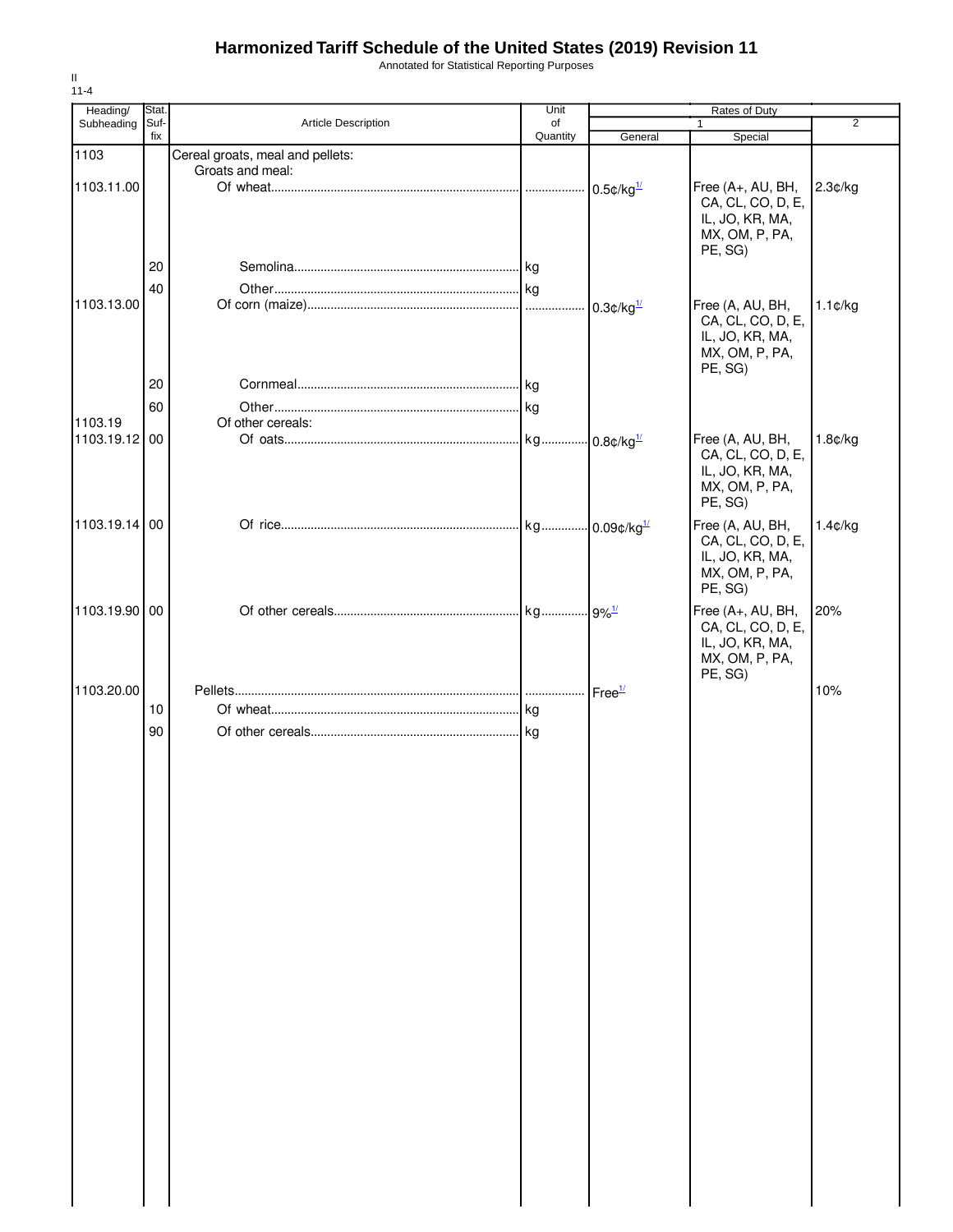Annotated for Statistical Reporting Purposes

| Heading/                 | Stat.       |                                                                                                                                                                                                                    | Unit           |         | Rates of Duty                                                                          |                |
|--------------------------|-------------|--------------------------------------------------------------------------------------------------------------------------------------------------------------------------------------------------------------------|----------------|---------|----------------------------------------------------------------------------------------|----------------|
| Subheading               | Suf-<br>fix | <b>Article Description</b>                                                                                                                                                                                         | of<br>Quantity | General | 1<br>Special                                                                           | $\overline{2}$ |
| 1104<br>1104.12.00 00    |             | Cereal grains otherwise worked (for example, hulled, rolled,<br>flaked, pearled, sliced or kibbled), except rice of heading 1006;<br>germ of cereals, whole, rolled, flaked or ground:<br>Rolled or flaked grains: |                |         | Free (A*, AU, BH,<br>CA, CL, CO, D, E,<br>IL, JO, KR, MA,<br>MX, OM, P, PA,<br>PE, SG) | 1.8¢/kg        |
| 1104.19<br>1104.19.10 00 |             | Of other cereals:                                                                                                                                                                                                  |                |         | Free (A+, AU, BH,<br>CA, CL, CO, D, E,<br>IL, JO, KR, MA,<br>MX, OM, P, PA,<br>PE, SG) | 4.4¢/kg        |
| 1104.19.90 00            |             | Other worked grains (for example, hulled, pearled, sliced                                                                                                                                                          |                |         | Free (A, AU, BH,<br>CA, CL, CO, D, E,<br>IL, JO, KR, MA,<br>MX, OM, P, PA,<br>PE, SG)  | 1¢/kg          |
| 1104.22.00 00            |             | or kibbled):                                                                                                                                                                                                       |                |         | Free (A, AU, BH,<br>CA, CL, CO, D, E,<br>IL, JO, KR, MA,<br>MX, OM, P, PA,<br>PE, SG)  | 11%            |
| 1104.23.00 00            |             |                                                                                                                                                                                                                    |                |         | Free (A, AU, BH,<br>CA, CL, CO, D, E,<br>IL, JO, KR, MA,<br>MX, OM, P, PA,<br>PE, SG)  | 1¢/kg          |
| 1104.29<br>1104.29.10 00 |             | Of other cereals:                                                                                                                                                                                                  |                |         | Free (A+, AU, BH,<br>CA, CL, CO, D, E,<br>IL, JO, KR, MA,<br>MX, OM, P, PA,<br>PE, SG) | 17%            |
| 1104.29.90 00            |             |                                                                                                                                                                                                                    |                |         | Free (A*, AU, BH,<br>CA, CL, CO, D, E,<br>IL, JO, KR, MA,<br>MX, OM, P, PA,<br>PE, SG) | 20%            |
| 1104.30.00 00            |             |                                                                                                                                                                                                                    |                |         | Free (A, AU, BH,<br>CA, CL, CO, D, E,<br>IL, JO, KR, MA,<br>MX, OM, P, PA,<br>PE, SG)  | 20%            |
| 1105<br>1105.10.00 00    |             | Flour, meal, powder, flakes, granules and pellets of potatoes:                                                                                                                                                     |                |         | Free (A, AU, BH,<br>CA, CL, CO, D, E,<br>IL, JO, KR, MA,<br>MX, OM, P, PA,<br>PE, SG)  | 5.5¢/kg        |
| 1105.20.00 00            |             |                                                                                                                                                                                                                    |                |         | Free (A+, AU, BH,<br>CA, CL, CO, D, E,<br>IL, JO, KR, MA,<br>MX, OM, P, PA,<br>PE, SG) | 6.1¢/kg        |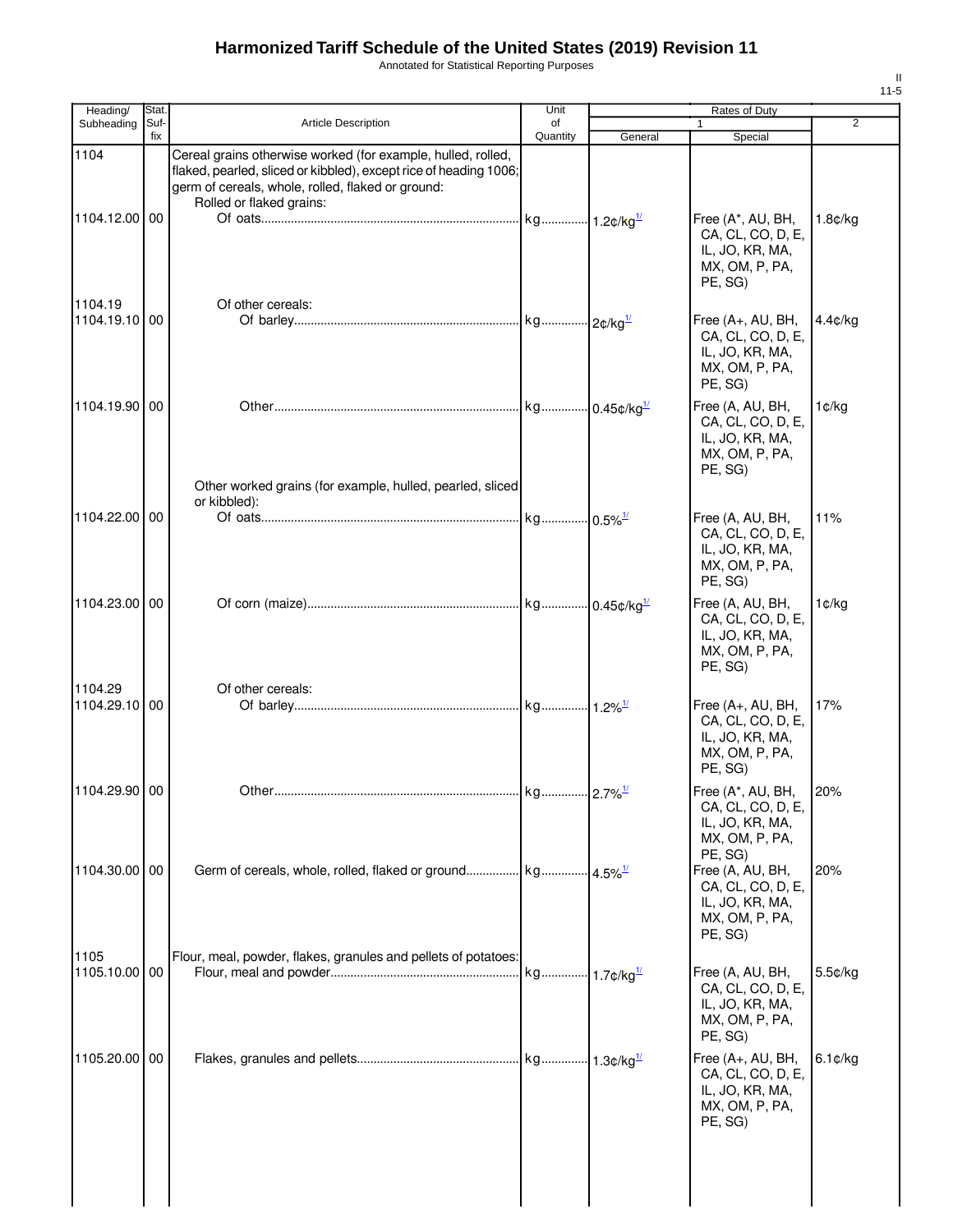Annotated for Statistical Reporting Purposes

| Heading/                 | Stat.       |                                                                                                                                                                 | Unit           |         | Rates of Duty                                                                          |                |
|--------------------------|-------------|-----------------------------------------------------------------------------------------------------------------------------------------------------------------|----------------|---------|----------------------------------------------------------------------------------------|----------------|
| Subheading               | Suf-<br>fix | <b>Article Description</b>                                                                                                                                      | of<br>Quantity | General | $\mathbf{1}$<br>Special                                                                | $\overline{2}$ |
| 1106                     |             | Flour, meal and powder of the dried leguminous vegetables of<br>heading 0713, of sago or of roots or tubers of heading 0714<br>or of the products of chapter 8: |                |         |                                                                                        |                |
| 1106.10.00 00<br>1106.20 |             | Of sago or of roots or tubers of heading 0714:                                                                                                                  |                |         | Free (A, AU, BH,<br>CA, CL, CO, D, E,<br>IL, JO, KR, MA,<br>MX, OM, P, PA,<br>PE, SG)  | 35%            |
| 1106.20.10 00            |             |                                                                                                                                                                 |                |         | Free (A, AU, BH,<br>CA, CL, CO, D, E,<br>IL, JO, KR, MA,<br>MX, OM, P, PA,<br>PE, SG)  | 35%            |
| 1106.20.90 00<br>1106.30 |             | Of the products of chapter 8:                                                                                                                                   |                |         |                                                                                        | Free           |
| 1106.30.20 00            |             |                                                                                                                                                                 |                |         | Free (A*, AU, BH,<br>CA, CL, CO, D, E,<br>IL, JO, KR, MA,<br>MX, OM, P, PA,<br>PE, SG) | 20%            |
| 1106.30.40 00            |             |                                                                                                                                                                 |                |         | Free (A, AU, BH,<br>CA, CL, CO, D, E,<br>IL, JO, KR, MA,<br>MX, OM, P, PA,<br>PE, SG)  | 20%            |
| 1107<br>1107.10.00 00    |             | Malt, whether or not roasted:                                                                                                                                   |                |         | Free (A+, AU, BH,<br>CA, CL, CO, D, E,<br>IL, JO, KR, MA,<br>MX, OM, P, PA,<br>PE, SG) | 0.88¢/kg       |
| 1107.20.00 00            |             |                                                                                                                                                                 |                |         | Free (A+, AU, BH,<br>CA, CL, CO, D, E,<br>IL, JO, KR, MA,<br>MX, OM, P, PA,<br>PE, SG) | 0.88¢/kg       |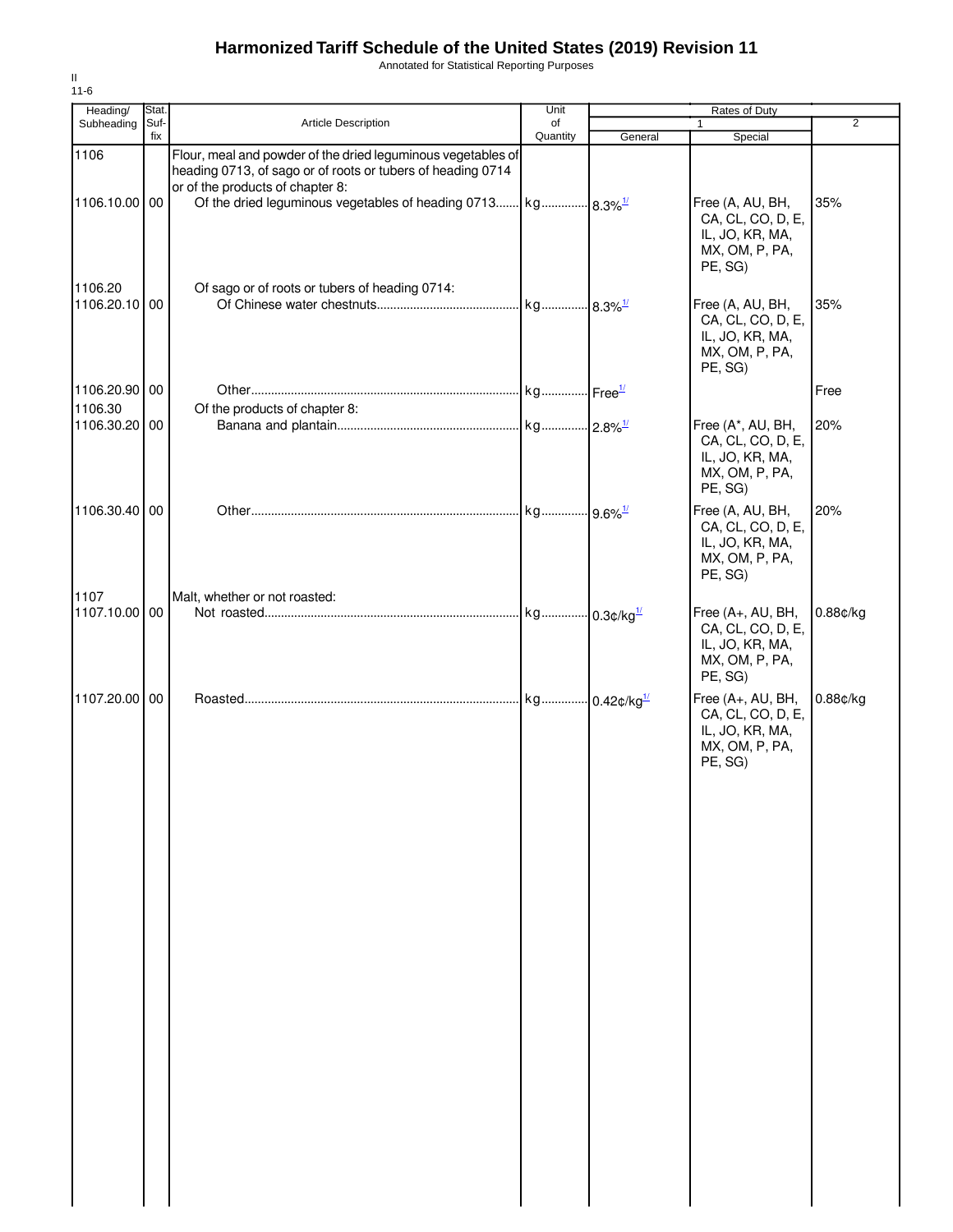Annotated for Statistical Reporting Purposes

| Heading/                 | Stat.       |                                     | Unit           |                            | Rates of Duty                                                                          |                |
|--------------------------|-------------|-------------------------------------|----------------|----------------------------|----------------------------------------------------------------------------------------|----------------|
| Subheading               | Suf-<br>fix | <b>Article Description</b>          | of<br>Quantity |                            |                                                                                        | $\overline{2}$ |
| 1108                     |             | Starches; inulin:                   |                | General                    | Special                                                                                |                |
|                          |             | Starches:                           |                |                            |                                                                                        |                |
| 1108.11.00               |             |                                     |                | $0.54$ ¢/kg $^{1/2}$       | Free (A, AU, BH,<br>CA, CL, CO, D, E,<br>IL, JO, KR, MA,<br>MX, OM, P, PA,<br>PE, SG)  | 3.3¢/kg        |
|                          | 10          |                                     |                |                            |                                                                                        |                |
|                          | 90          |                                     |                |                            |                                                                                        |                |
| 1108.12.00               |             |                                     |                | $0.54$ ¢/kg $^{1/2}$       | Free (A, AU, BH,<br>CA, CL, CO, D, E,<br>IL, JO, KR, MA,                               | 3.3¢/kg        |
|                          |             |                                     |                |                            | MX, OM, P, PA,<br>PE, SG)                                                              |                |
|                          | 10          |                                     |                |                            |                                                                                        |                |
|                          | 90          |                                     |                |                            |                                                                                        |                |
| 1108.13.00               |             |                                     | .              | $0.56$ ¢/kg $^{1/2}$       | Free (A+, AU, BH,<br>CA, CL, CO, D, E,<br>IL, JO, KR, MA,<br>MX, OM, P, PA,<br>PE, SG) | 5.5¢/kg        |
|                          | 10          |                                     |                |                            |                                                                                        |                |
|                          | 90          |                                     |                |                            |                                                                                        |                |
| 1108.14.00 00            |             |                                     |                | $\cdot$ Free $\frac{1}{2}$ |                                                                                        | Free           |
| 1108.19.00               |             |                                     |                | Free <sup>1/</sup>         |                                                                                        | Free           |
|                          | 10          |                                     |                |                            |                                                                                        |                |
|                          |             |                                     |                |                            |                                                                                        |                |
| 1108.20.00 00            | 90          |                                     |                |                            |                                                                                        | 50%            |
|                          |             |                                     | kg             | $-2.6\%$ <sup>1/</sup>     | Free (A, AU, BH,<br>CA, CL, CO, D, E,<br>IL, JO, KR, MA,<br>MX, OM, P, PA,<br>PE, SG)  |                |
| 1109.00<br>1109.00.10 00 |             | Wheat gluten, whether or not dried: |                |                            |                                                                                        |                |
|                          |             |                                     |                |                            | Free (A, AU, BH,<br>CA, CL, CO, D, E,<br>IL, JO, KR, MA,<br>MX, OM, P, PA,<br>PE, SG)  | 20%            |
| 1109.00.90 00            |             |                                     | kg             | $.6.8\%$ <sup>1/</sup>     | Free (A, BH, CA, CL, 20%                                                               |                |
|                          |             |                                     |                |                            | CO, D, E, IL, JO,<br>KR, MA, MX, OM,<br>P, PA, PE, SG)<br>1% (AU)                      |                |
|                          |             |                                     |                |                            |                                                                                        |                |
|                          |             |                                     |                |                            |                                                                                        |                |
|                          |             |                                     |                |                            |                                                                                        |                |
|                          |             |                                     |                |                            |                                                                                        |                |
|                          |             |                                     |                |                            |                                                                                        |                |
|                          |             |                                     |                |                            |                                                                                        |                |
|                          |             |                                     |                |                            |                                                                                        |                |
|                          |             |                                     |                |                            |                                                                                        |                |